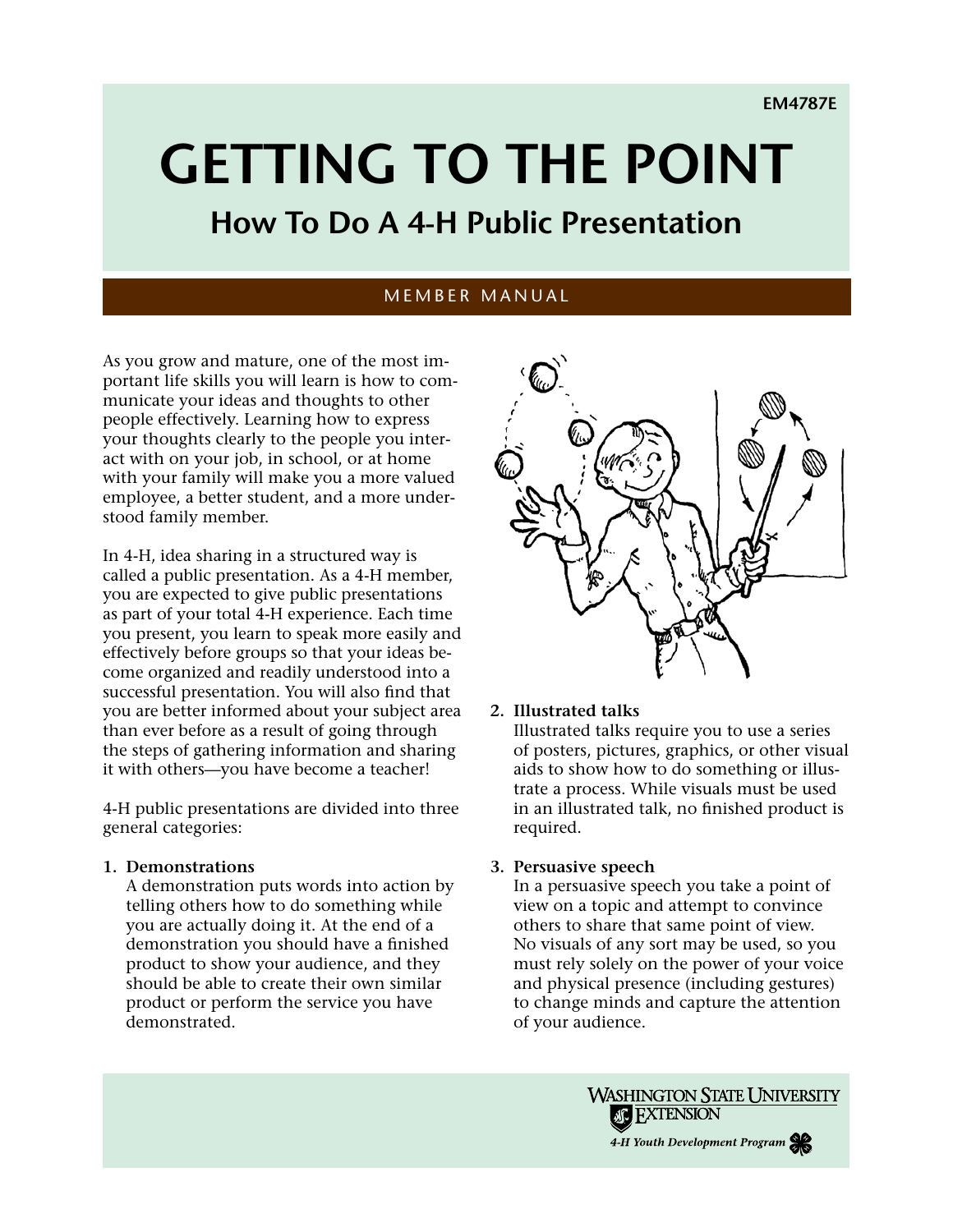#### **General Considerations**

All of these formats offer excellent opportunities for you to speak effectively before groups. Your age, skills, experiences, and the amount of time you have available to prepare and practice should be major considerations when deciding what kind of public presentation is most appropriate for the topic you are addressing. The information you have to communicate and how you plan to present it are also important when determining the best format. All types of public presentations should be interesting, worthwhile, and appropriate for your audience.

Whatever format you choose (demonstration, illustrated talk, or persuasive speech), you will:

- Learn to speak more easily before groups
- Learn organization through preparation
- Learn to describe vividly

Remember that visuals for both demonstrations and illustrated talks require planning and organization to be interesting, attractive, and effective in communicating your message.

Some reasons to choose an illustrated talk instead of a demonstration include:

- Size of project is either too large or too small to display during a demonstration
- Subject requires development over months or years
- Demonstration time is too short to complete a finished product
- Animals necessary to the presentation might be frightened by an audience or too large to use with a group.

#### **Individual vs. Team Demonstrations and Illustrated Talks**

Demonstrations and illustrated talks can be given by individuals or teams of two members. Both ways have merit. When trying to decide which of the formats you want to participate in, ask yourself, "Can I do this best by myself or with someone else?"

All presentations should be flexible, but fitted to both the topic and circumstances. Compared to a team presentation, planning and giving an individual presentation is less timeconsuming and complex.



However, team presentations are a good way to learn teamwork and cooperation. They also have the advantage of allowing each team member to gain experience by being responsible for a portion of the total presentation, which at the same time gives the viewing audience a change of voices and personalities. Additionally, an extra pair of hands provides an opportunity to tackle a more complex technique or subject for demonstration.

Teamwork is encouraged throughout the presentation so that each member has an equal distribution of labor and speaking. Shifting the presentation from one team member to another should occur at natural intervals.

A persuasive speech cannot be given by a team—it is solely an individual activity.

#### **Getting Ready to Present**

Because it is impossible to show and tell everything there is to know about a subject during a presentation, be prepared to answer questions that your audience and/or judges may ask. Choose one main idea or theme to dominate your presentation, and remember that it must be demonstrated or illustrated in the allocated time (see recommended time limits below). Also take into account the physical facilities needed and available when choosing your subject.

#### *Recommended Time Limits for Persuasive Speeches*

- Minimum 5 minutes
- Maximum 15 minutes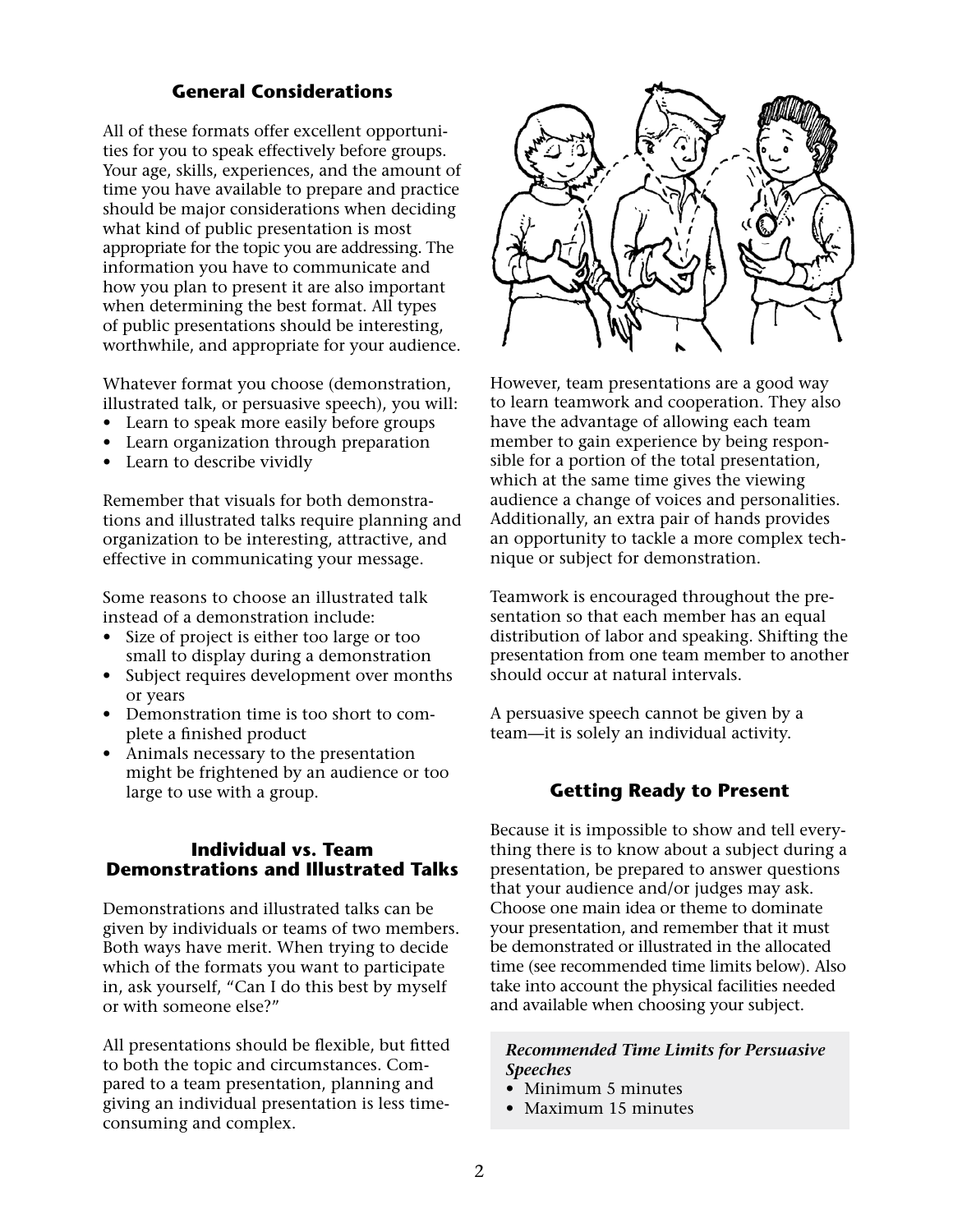#### *Recommended Time Limits for Illustrated Talks and Demonstrations*

- Minimum 3 minutes
- Maximum 20 minutes, with the following guidelines:

| Juniors                    | 3–8 minutes  |
|----------------------------|--------------|
| Intermediates 5–15 minutes |              |
| <b>Seniors</b>             | 8–20 minutes |

The title of your presentation should generate excitement within your audience about your topic, so be creative. For example, if you are doing a demonstration on solar cell robotics, "Light into Action!" is likely to interest more people than "Using Solar Powered Microchips to Power Robotic Cars."

## **Shaping Your Illustrated Talk or Demonstration**

Prepare a written outline of the three main parts of your presentation:

- 1. *Introduction—the "why"*: Keep this brief, original, and a follow-up to the title. Tell why the topic was selected. Make your audience feel that the subject is important to you and them. Be sure to introduce yourself if that has not already been done by the master of ceremonies.
- 2. *Body—the "show and tell"*: Ask yourself the following questions when you prepare the show-and-tell portion of your demonstration or illustrated talk:
	- What are the necessary steps to carry out the presentation?
	- What is the logical order of things that I should do in the presentation?
	- What should I say to explain the order of events?
	- What materials do I need to do the presentation?
	- Can I use posters or other visual aids to illustrate the presentation and stress the main points in a clear and effective way? If so, what types are available and would work best?

The body of your presentation should show and explain the steps in the process

you are illustrating. Develop the central idea as each step is presented. Tell what is being done and why you are using a particular method. For example, a demonstration on how to make a blouse using French seams on very thin fabric should include explanation that French seams enclose raw edges, prevent them from raveling, and make the finished garment more pleasing to the eye.

Design explanations to fill the action time, and use your own words. Memorizing material is not recommended. However, since presentations are somewhat formal, avoid personalizing the explanations. Continuing our sewing illustration, "French seams are best because..." is preferable phrasing to "You should use French seams." Also, be sure to speak in complete sentences throughout your explanations.

Use proper equipment for the job at hand, and show skill in operating it. Work for simplicity and attractiveness, which includes keeping your demonstration area tidy. Build your presentation up to a peak.

Some demonstrations pose special problems such as long intervals between steps or a complex multi-step process. You can avoid such lulls by having the items or product available at various stages of development. For example, show dinner rolls at the preparation and completion stages. (Obviously this is work you will need to accomplish in advance of your presentation.)

3. *Summary—the "wrap-up"***:** This is your last chance to get your message across. Confine your summary to the key points of your presentation that you want the audience to remember. This means ways the topic can be valuable to them. Never introduce new material in the summary or restate your entire presentation.

Be prepared to answer questions. The audience may have missed some point or a step of the presentation. Or they may want to test your knowledge. When a question is asked, ensure that the entire audience knows what the question was by repeating it or incorporating it into the answer.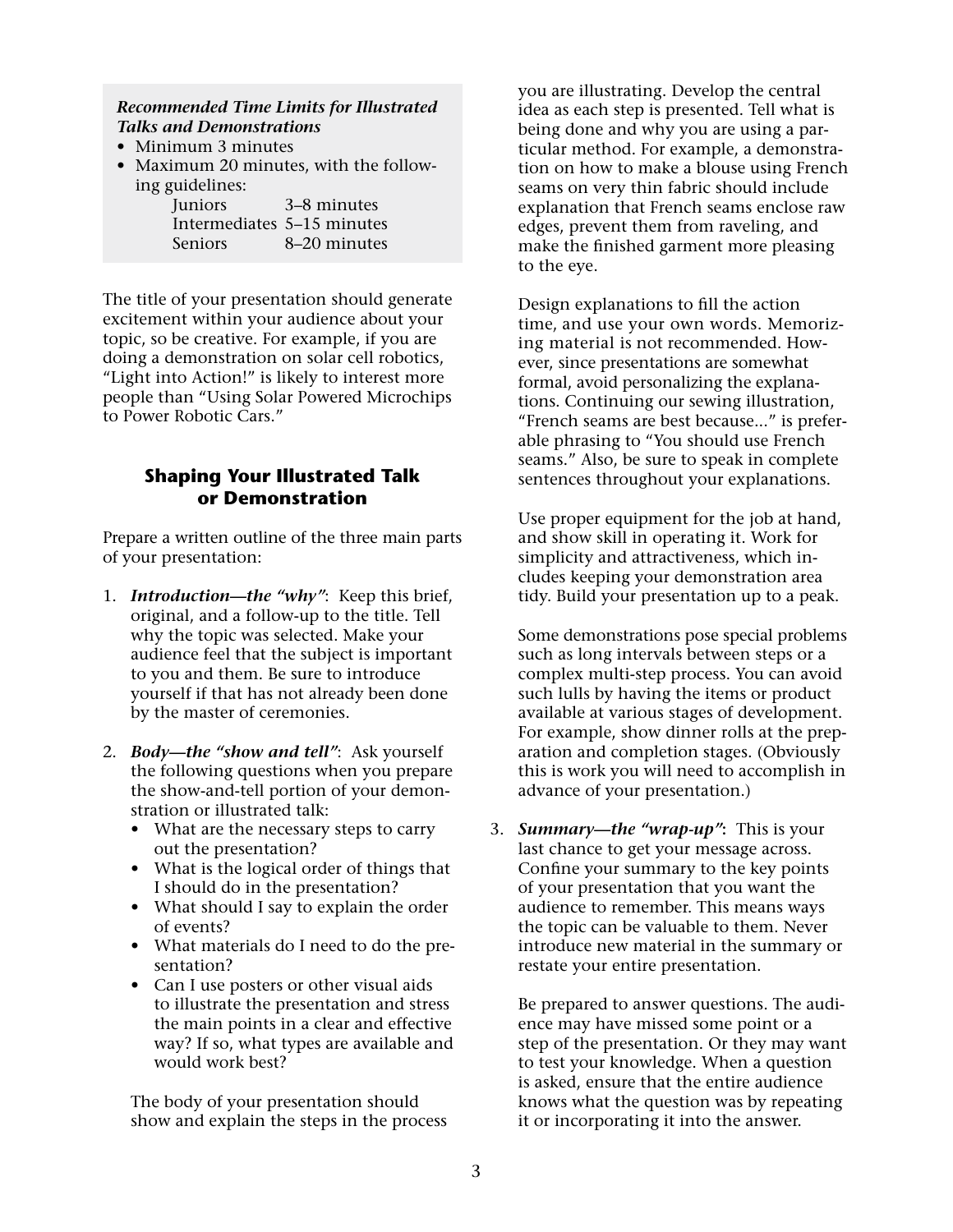If questions are asked that you can't answer, don't worry. Simply say you don't know the answer, but will look into it. Unless the presentation is a contest, you may even ask the audience to help with answers.

When there are no more questions, thank the audience for their time and attention and invite them to sample and/or inspect the finished product. Having copies of recipes or some sort of handout available for the audience is a popular gesture.

# **Practical Hints**

When preparing your presentation, follow these guidelines to add polish to your demonstration or illustrated talk:



#### **Setting up**

- Arrange and choose equipment and supplies so the audience can see the materials and the process (e.g., use glass bowls).
- Place extra equipment on a second table away from the demonstration table.
- Use trays to group your supplies and equipment for easier access and neatness.
- Label containers clearly and be sure they are visible to the audience.
- Keep cloth or paper towels handy, and attach a paper bag to the demonstration table for waste if needed.
- Use racks to display garments on hangers.
- Number the backs of posters for easy identification when using several of identical size and color.
- Keep poster boards the same size.
- Practice flipping posters over easily and smoothly if you use both sides.

#### **What to wear**

Make a positive first impression by observing the following dress code:

- Choose simple, practical clothing so that your audience will be attracted to your demonstration, and not distracted by your clothes. Team members might want to dress alike.
- Make sure your hands and fingernails are clean and well kept.
- Keep jewelry and makeup to a minimum.

#### **Visuals**

Use visuals to enhance your demonstration or illustrated talk, but keep in mind these aids need to be chosen carefully and made clearly and neatly or they will make the presentation worse.

Simple, well-prepared visuals help audiences learn faster, understand better, and remember longer. Visuals may be used to introduce the demonstration, present the main points, and/ or give the summary.

When using visuals, keep these points in mind:

- Use large lettering, generally at least 2 inches in height so that people can easily read them.
- Keep them simple with only one major point per poster.
- Remove them as soon as you have made your point.
- Blend them in with your demonstration.
- Clarify who made any DVDs, CDs, or PowerPoints. Be sure to specify what is your own work and what is the work of others.
- Confine any visuals/products you or your teammate did not personally make to a minor part of the presentation.